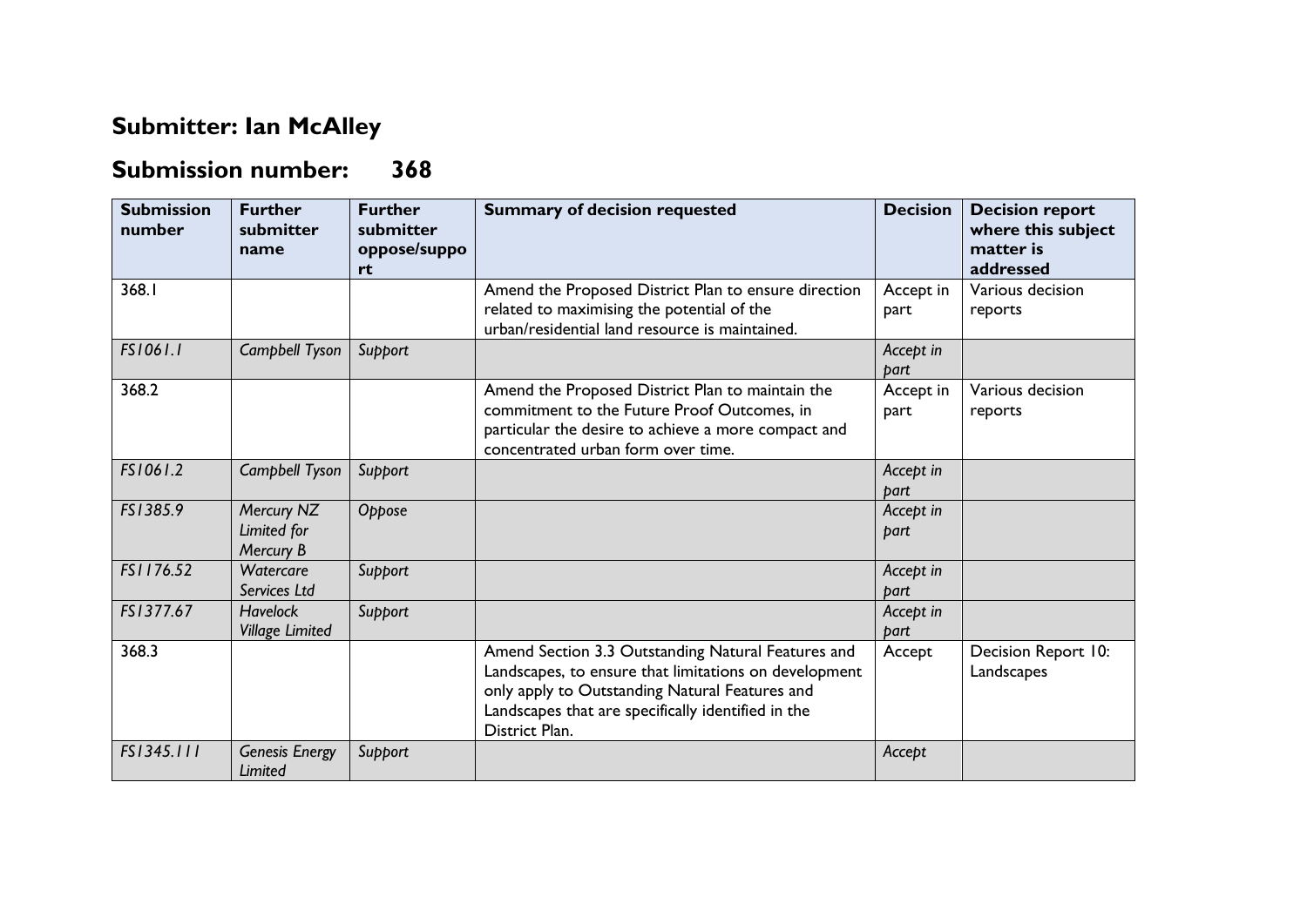| <b>Submission</b><br>number | <b>Further</b><br>submitter<br>name             | <b>Further</b><br>submitter<br>oppose/suppo<br>rt | <b>Summary of decision requested</b>                                                                                                                                                                                                               | <b>Decision</b> | <b>Decision report</b><br>where this subject<br>matter is<br>addressed |
|-----------------------------|-------------------------------------------------|---------------------------------------------------|----------------------------------------------------------------------------------------------------------------------------------------------------------------------------------------------------------------------------------------------------|-----------------|------------------------------------------------------------------------|
| FS1386.558                  | Mercury NZ<br>Limited for<br>Mercury C          | Oppose                                            |                                                                                                                                                                                                                                                    | Reject          |                                                                        |
| 368.4                       |                                                 |                                                   | Amend Objective 3.4.1(a) Significant Amenity<br>Landscapes, to clearly identify that the objective only<br>relates to specifically identified Significant Amenity<br>Landscapes.                                                                   | Reject          | Decision Report 10:<br>Landscapes                                      |
| FS1345.112                  | <b>Genesis Energy</b><br>Limited                | Support                                           |                                                                                                                                                                                                                                                    | Reject          |                                                                        |
| FS1386.559                  | Mercury NZ<br>Limited for<br>Mercury C          | Oppose                                            |                                                                                                                                                                                                                                                    | Accept          |                                                                        |
| 368.5                       |                                                 |                                                   | Amend Section 3.5 Natural Character, to ensure that<br>any limitations to development are only for those<br>areas specifically identified in the District Plan as having<br>High and Outstanding Natural Character.                                | Accept          | Decision Report 10:<br>Landscapes                                      |
| 368.6                       |                                                 |                                                   | Amend Policy 4.1.9(a) maintaining Landscape<br>Characteristics, to recognise that subdivision and<br>development processes on land zoned for a particular<br>purpose will change the shape, contour and landscape<br>characteristics of this land. | Reject          | Decision Report 32:<br><b>Miscellaneous Matters</b>                    |
| FS1061.3                    | Campbell Tyson                                  | Support                                           |                                                                                                                                                                                                                                                    | Reject          |                                                                        |
| FS1261.8                    | Annie Chen                                      | Support                                           |                                                                                                                                                                                                                                                    | Reject          |                                                                        |
| FS1297.12                   | CSL Trust &<br>Top End<br>Properties<br>Limited | Support                                           |                                                                                                                                                                                                                                                    | Reject          |                                                                        |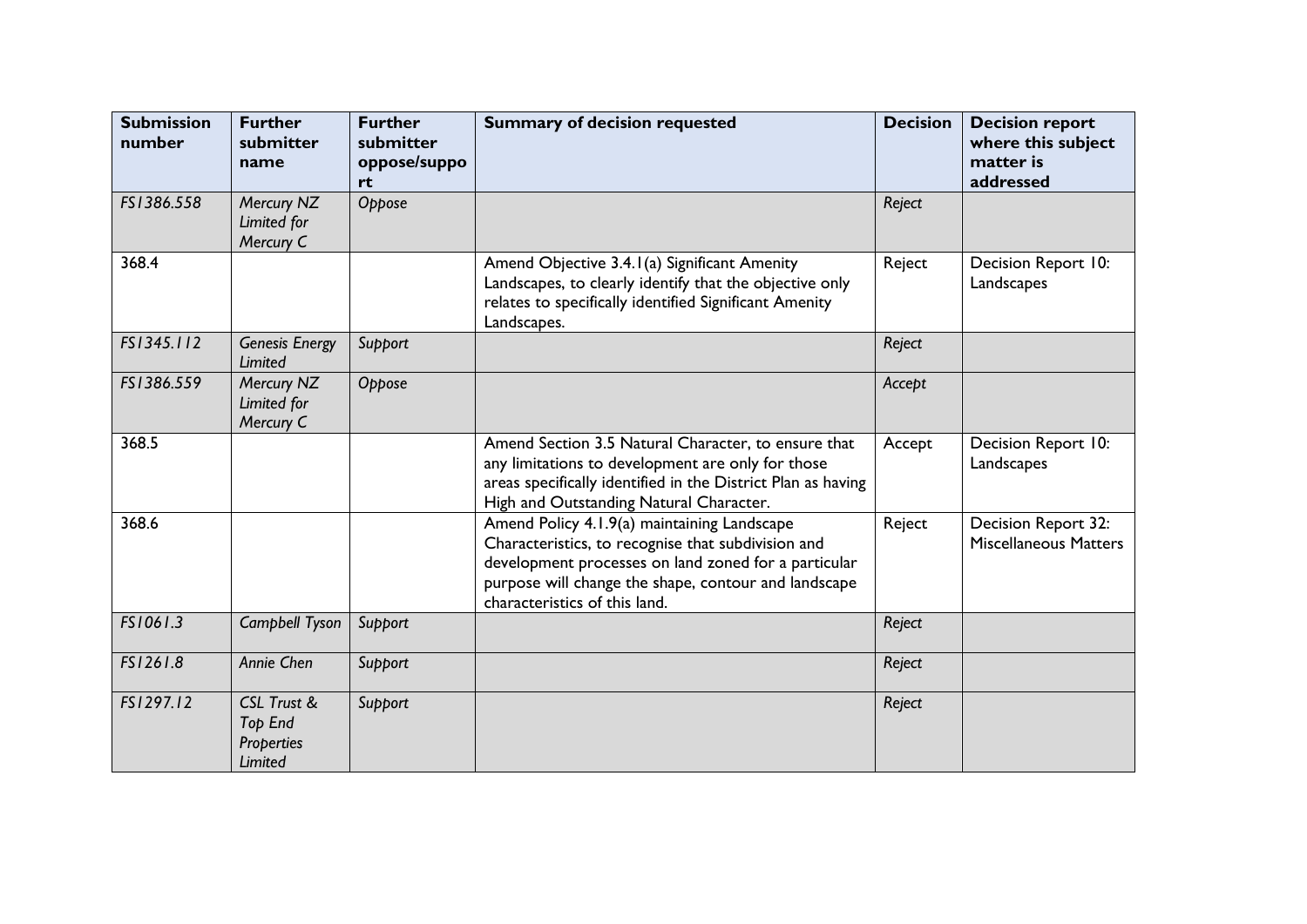| <b>Submission</b><br>number | <b>Further</b><br>submitter<br>name       | <b>Further</b><br>submitter<br>oppose/suppo<br>rt | <b>Summary of decision requested</b>                                                                                                                                                                                                                   | <b>Decision</b>   | <b>Decision report</b><br>where this subject<br>matter is<br>addressed |
|-----------------------------|-------------------------------------------|---------------------------------------------------|--------------------------------------------------------------------------------------------------------------------------------------------------------------------------------------------------------------------------------------------------------|-------------------|------------------------------------------------------------------------|
| FS1377.68                   | <b>Havelock</b><br><b>Village Limited</b> | Support                                           |                                                                                                                                                                                                                                                        | Reject            |                                                                        |
| 368.7                       |                                           |                                                   | Amend Objective 4.2.14 - Earthworks, to read as<br>follows; Earthworks facilitate efficient subdivision, use and<br>development.                                                                                                                       | Reject            | Decision Report 14:<br><b>Residential Zone</b>                         |
| 368.8                       |                                           |                                                   | Amend Policy 4.2.15(a)(iv) - Earthworks, to read as<br>follows: The importation and exportation of cleanfill is<br>avoided in the Residential Zone.                                                                                                    | Reject            | Decision Report 14:<br><b>Residential Zone</b>                         |
| FS1061.4                    | Campbell Tyson                            | Oppose                                            |                                                                                                                                                                                                                                                        | Accept            |                                                                        |
| FS1308.22                   | The Surveying<br>Company                  | Oppose                                            |                                                                                                                                                                                                                                                        | Accept            |                                                                        |
| 368.9                       |                                           |                                                   | Delete Policy 4.2.15(d) - Earthworks.                                                                                                                                                                                                                  | Reject            | Decision Report 14:<br><b>Residential Zone</b>                         |
| FS1061.5                    | Campbell Tyson                            | Support                                           |                                                                                                                                                                                                                                                        | Reject            |                                                                        |
| FS1377.69                   | <b>Havelock</b><br><b>Village Limited</b> | Support                                           |                                                                                                                                                                                                                                                        | Reject            |                                                                        |
| 368.10                      |                                           |                                                   | Retain Objective 4.2.16 Housing Options and AND<br>Retain Policy 4.2.17 Housing Types AND Retain<br>Policy 4.2.18 Multi-Unit Development AND Amend<br>rules to ensure the directions in the objectives and<br>policies and the associated rules align. | Accept in<br>part | Decision Report 14:<br><b>Residential Zone</b>                         |
| 368.11                      |                                           |                                                   | Delete Policy 4.2.2 Character OR Amend the<br>Proposed District Plan to identify the view points from<br>public spaces and extent of views to be retained.                                                                                             | Reject            | <b>Decision Report 14:</b><br><b>Residential Zone</b>                  |
| FS1386.560                  | Mercury NZ<br>Limited for<br>Mercury C    | Oppose                                            |                                                                                                                                                                                                                                                        | Accept            |                                                                        |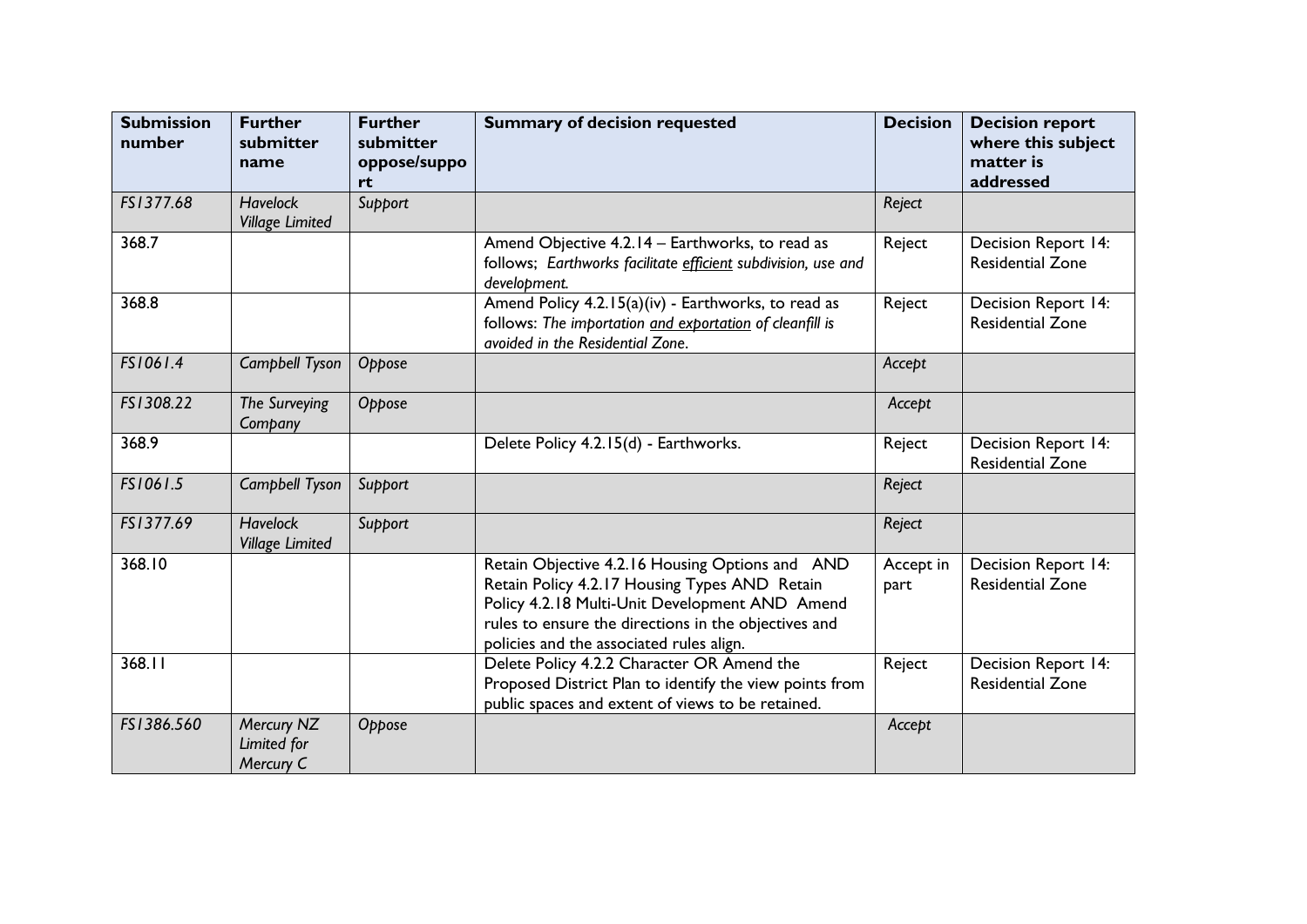| <b>Submission</b><br>number | <b>Further</b><br>submitter<br>name       | <b>Further</b><br>submitter<br>oppose/suppo<br>rt | <b>Summary of decision requested</b>                                                                                                                                                                                                                                                                                                                              | <b>Decision</b> | <b>Decision report</b><br>where this subject<br>matter is<br>addressed |
|-----------------------------|-------------------------------------------|---------------------------------------------------|-------------------------------------------------------------------------------------------------------------------------------------------------------------------------------------------------------------------------------------------------------------------------------------------------------------------------------------------------------------------|-----------------|------------------------------------------------------------------------|
| 368.12                      |                                           |                                                   | Amend Objective 4.7.1 Subdivision and land use<br>integration, to read as follows: Subdivision layout and<br>design facilitates the land use outcomes sought for the<br>residential, business, industrial, reserve and specific purpose<br>zones, ensuring development occurs in the most efficient<br>means possible to achieve the defined purpose of the zone. | Reject          | Decision Report 32:<br><b>Miscellaneous Matters</b>                    |
| FS1377.70                   | <b>Havelock</b><br><b>Village Limited</b> | Oppose                                            |                                                                                                                                                                                                                                                                                                                                                                   | Accept          |                                                                        |
| FS1386.561                  | Mercury NZ<br>Limited for<br>Mercury C    | Oppose                                            |                                                                                                                                                                                                                                                                                                                                                                   | Accept          |                                                                        |
| 368.13                      |                                           |                                                   | Delete Policy 4.7.2 (a)(i) Subdivision location and<br>design.                                                                                                                                                                                                                                                                                                    | Reject          | Decision Report 32:<br><b>Miscellaneous Matters</b>                    |
| FS1386.562                  | Mercury NZ<br>Limited for<br>Mercury C    | Oppose                                            |                                                                                                                                                                                                                                                                                                                                                                   | Accept          |                                                                        |
| 368.14                      |                                           |                                                   | Add to Policy 6.5.2 - Construction and operation of<br>the land transport network the following: $(ix)$<br>Recognition that any adverse effects of the development of<br>an integrated and effective land transport network can<br>often be mitigated in a short term time-frame in<br>comparison to the lifetime of the infrastructure                           | Reject          | Decision Report 13:<br>Infrastructure                                  |
| 368.15                      |                                           |                                                   | Amend Section 8.2, to clearly state it relates to<br>existing Reserves.                                                                                                                                                                                                                                                                                           | Reject          | Decision Report 23:<br>Reserves                                        |
| 368.16                      |                                           |                                                   | Amend Policy 8.2.2 - Natural Values, to relate to<br>outstanding natural landscapes, outstanding natural<br>features, natural character areas and significant natural<br>areas that are identified on the District Plan Maps.                                                                                                                                     | Reject          | <b>Decision Report 23:</b><br>Reserves                                 |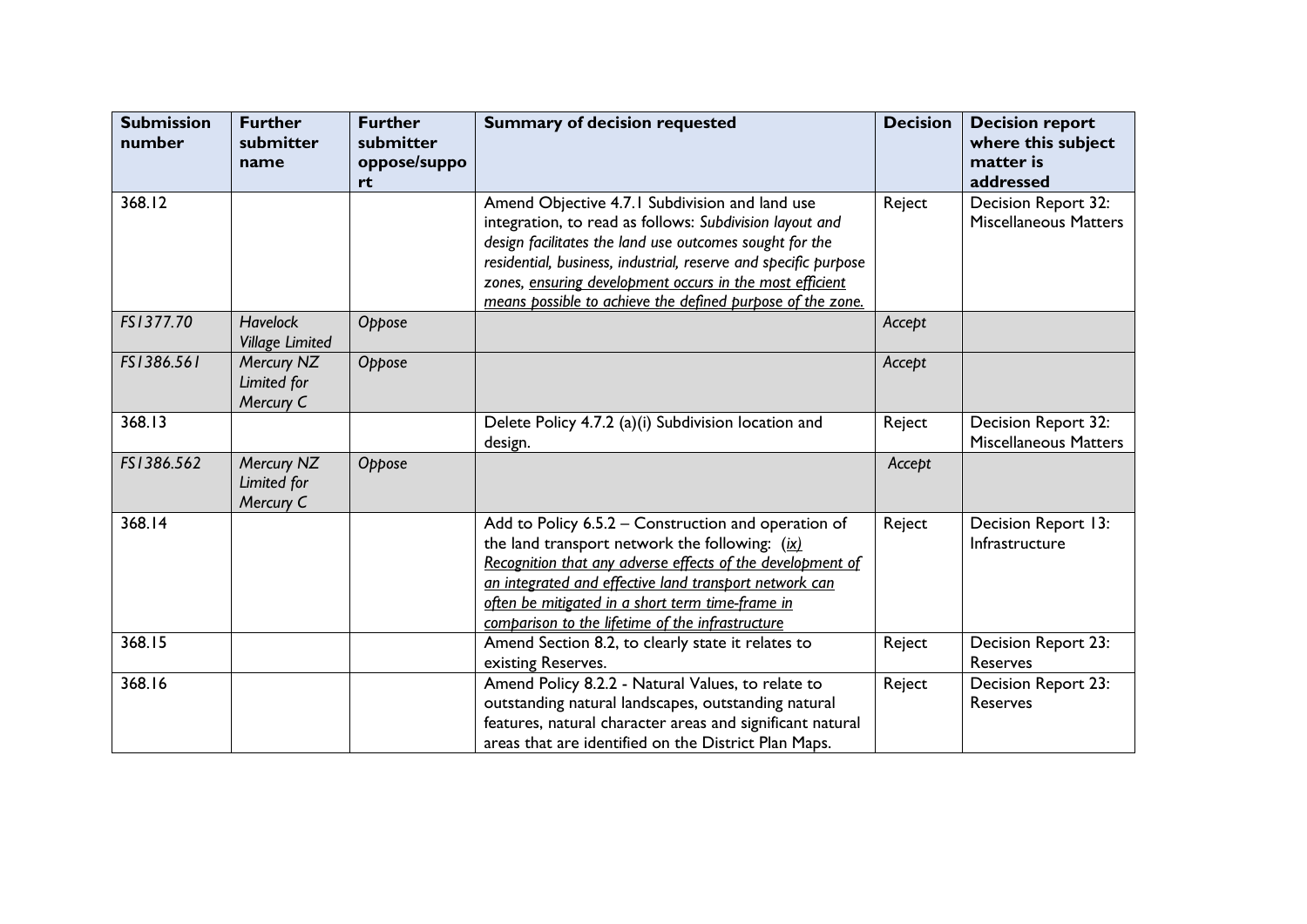| <b>Submission</b><br>number | <b>Further</b><br>submitter<br>name    | <b>Further</b><br>submitter<br>oppose/suppo<br>rt | <b>Summary of decision requested</b>                                                                                                                                                                                                                                                                                                                                             | <b>Decision</b> | <b>Decision report</b><br>where this subject<br>matter is<br>addressed |
|-----------------------------|----------------------------------------|---------------------------------------------------|----------------------------------------------------------------------------------------------------------------------------------------------------------------------------------------------------------------------------------------------------------------------------------------------------------------------------------------------------------------------------------|-----------------|------------------------------------------------------------------------|
| 368.17                      |                                        |                                                   | Amend Rule 14.12.1. 1(6)(1)(f), to delete specific<br>requirements for development within the Te<br>Kauwhata Structure Plan area.                                                                                                                                                                                                                                                | Reject          | Decision Report 13:<br>Infrastructure                                  |
| FS1061.6                    | Campbell Tyson                         | Support                                           |                                                                                                                                                                                                                                                                                                                                                                                  | Reject          |                                                                        |
| 368.18                      |                                        |                                                   | Delete figures 14.12.5.19, 14.12.5.20 and 14.12.5.21<br>from the Proposed District Plan.                                                                                                                                                                                                                                                                                         | Reject          | Decision Report 13:<br>Infrastructure                                  |
| FS1061.7                    | Campbell Tyson                         | Support                                           |                                                                                                                                                                                                                                                                                                                                                                                  | Reject          |                                                                        |
| 368.19                      |                                        |                                                   | Add Show homes as a permitted activity in the<br>Residential Zone AND Add a carpark requirement for<br>show homes over and above that which applies to a<br>standard residential dwelling such that two additional<br>car park spaces be provided AND Add controls on<br>signage for show homes in keeping with Rule 16.2.7.1<br>Signs permitted activity for real estate signs. | Reject          | Decision Report 14:<br><b>Residential Zone</b>                         |
| FS1386.563                  | Mercury NZ<br>Limited for<br>Mercury C | Oppose                                            |                                                                                                                                                                                                                                                                                                                                                                                  | Accept          |                                                                        |
| 368.20                      |                                        |                                                   | Retain Rule 16.1.3 Restricted Discretionary Activities,<br>as notified AND Add rules for multi unit<br>development to enable it in all residential areas of the<br>District where connection is available, or will be<br>available to reticulated services.                                                                                                                      | Reject          | <b>Decision Report 14:</b><br><b>Residential Zone</b>                  |
| FS1061.8                    | Campbell Tyson                         | Support                                           |                                                                                                                                                                                                                                                                                                                                                                                  | Reject          |                                                                        |
| 368.21                      |                                        |                                                   | Amend Rule 16.2.4.1 Earthworks, to enable the<br>assessment of bulk earthworks as part of a subdivision<br>to be assessed as permitted activity where consent has<br>been received from the Waikato Regional Council for<br>those earthworks.                                                                                                                                    | Reject          | Decision Report 14:<br><b>Residential Zone</b>                         |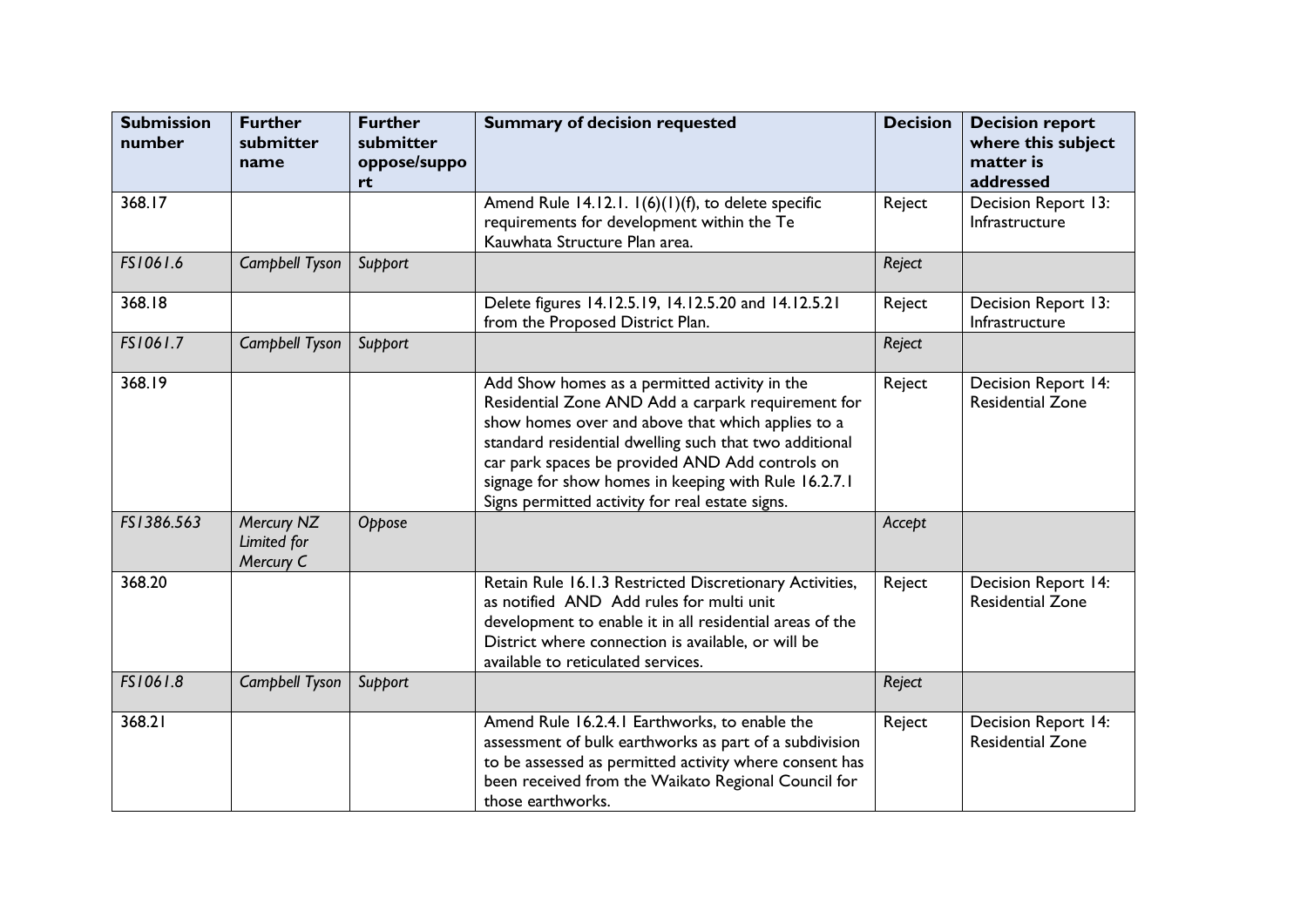| <b>Submission</b><br>number | <b>Further</b><br>submitter<br>name | <b>Further</b><br>submitter<br>oppose/suppo<br>rt | <b>Summary of decision requested</b>                                                                                                                                                                                                                                                                                                                                                                                                                                                                                                  | <b>Decision</b>   | <b>Decision report</b><br>where this subject<br>matter is<br>addressed |
|-----------------------------|-------------------------------------|---------------------------------------------------|---------------------------------------------------------------------------------------------------------------------------------------------------------------------------------------------------------------------------------------------------------------------------------------------------------------------------------------------------------------------------------------------------------------------------------------------------------------------------------------------------------------------------------------|-------------------|------------------------------------------------------------------------|
| FS1061.9                    | Campbell Tyson                      | Support                                           |                                                                                                                                                                                                                                                                                                                                                                                                                                                                                                                                       | Reject            |                                                                        |
| 368.22                      |                                     |                                                   | Delete Rule 16.2.4.1 NC1- Earthworks - General, the<br>assessment of the importation of cleanfill to a site as a<br>non-complying activity.                                                                                                                                                                                                                                                                                                                                                                                           | Reject            | Decision Report 14:<br><b>Residential Zone</b>                         |
| FS1061.10                   | Campbell Tyson                      | Support                                           |                                                                                                                                                                                                                                                                                                                                                                                                                                                                                                                                       | Reject            |                                                                        |
| 368.23                      |                                     |                                                   | Amend Rule 16.2.4.1, to only require assessment of<br>amenity and landscape effects related to earthworks<br>where the earthworks are occurring in an area clearly<br>defined in the Plan as being protected for its landscape<br>and/or natural character values.                                                                                                                                                                                                                                                                    | Reject            | Decision Report 14:<br><b>Residential Zone</b>                         |
| FS1061.11                   | Campbell Tyson                      | Support                                           |                                                                                                                                                                                                                                                                                                                                                                                                                                                                                                                                       | Reject            |                                                                        |
| FS1308.20                   | The Surveying<br>Company            | Support                                           |                                                                                                                                                                                                                                                                                                                                                                                                                                                                                                                                       | Reject            |                                                                        |
| 368.24                      |                                     |                                                   | Amend Rule 16.3.4.P2 Fences or Walls - Road<br>boundaries and reserve Zone boundaries, to read as<br>follows: Any Fences or walls between the erected<br>within the applicable building setbacks under Rule<br>16.3.9 on a site and along on the northern common<br>boundary of the Residential Zone between Wayside<br>Road and Travers Road, Te Kauwhata, adjacent to the<br>and Country Living Zones between Wayside Road and<br>Travers Road, Te Kauwhata must be of a rural-type<br>post and wire or post and rail construction. | Accept in<br>part | Decision Report 14:<br><b>Residential Zone</b>                         |
| 368.25                      |                                     |                                                   | Amend Rule 16.3.5 Daylight Admission, to enable the<br>height control plane to be measured from the top of a<br>retaining wall where that retaining wall was included in<br>the design of the subdivision and constructed as part<br>of the subdivision prior to individual houses being built.                                                                                                                                                                                                                                       | Reject            | Decision Report 14:<br><b>Residential Zone</b>                         |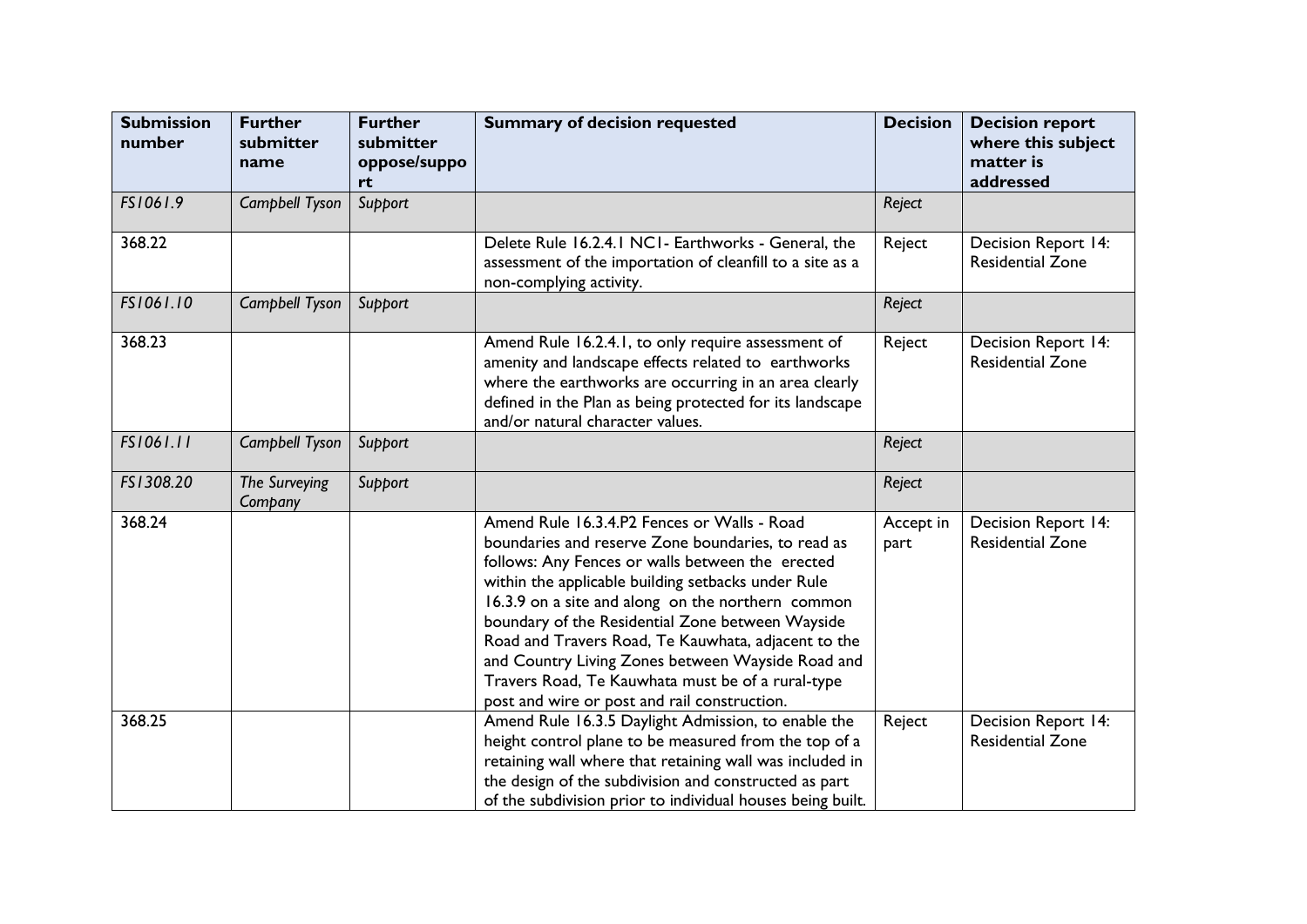| <b>Submission</b><br>number | <b>Further</b><br>submitter<br>name                            | <b>Further</b><br>submitter<br>oppose/suppo<br>rt | <b>Summary of decision requested</b>                                                                                                                                                    | <b>Decision</b>   | <b>Decision report</b><br>where this subject<br>matter is<br>addressed |
|-----------------------------|----------------------------------------------------------------|---------------------------------------------------|-----------------------------------------------------------------------------------------------------------------------------------------------------------------------------------------|-------------------|------------------------------------------------------------------------|
| 368.26                      |                                                                |                                                   | Amend Rule 16.3.6 P2 Building Coverage, to make the<br>building coverage allowance in the Te Kauwhata<br>Residential West Area the same as the Residential<br>Zone 40%.                 | Reject            | Decision Report 14:<br><b>Residential Zone</b>                         |
| FS1061.12                   | Campbell Tyson                                                 | Support                                           |                                                                                                                                                                                         | Reject            |                                                                        |
| 368.27                      |                                                                |                                                   | Amend Rule 16.4.1(a)(4) Subdivision - General, to<br>enable 25% of lots to be rear lots.                                                                                                | Accept in<br>part | Decision Report 14:<br><b>Residential Zone</b>                         |
| FS1061.13                   | Campbell Tyson                                                 | Support                                           |                                                                                                                                                                                         | Accept in<br>part |                                                                        |
| FS1386.564                  | Mercury NZ<br>Limited for<br>Mercury C                         | Oppose                                            |                                                                                                                                                                                         | Accept in<br>part |                                                                        |
| 368.28                      |                                                                |                                                   | Amend Rule 16.4.1 (b) Subdivision - General, to<br>ensure it only relates to structure plans or master<br>plans notified within the Proposed Plan.                                      | Reject            | Decision Report 14:<br><b>Residential Zone</b>                         |
| FS1386.565                  | Mercury NZ<br>Limited for<br>Mercury C                         | Oppose                                            |                                                                                                                                                                                         | Accept            |                                                                        |
| 368.29                      |                                                                |                                                   | Delete Rule 16.4.3 Subdivision - Te Kauwhata West<br>Residential Area AND Amend the Proposed District<br>Plan to apply the standard residential subdivision<br>provisions to this area. | Accept            | Decision Report 14:<br><b>Residential Zone</b>                         |
| FS1318.4                    | <b>Viaduct</b><br><b>Harbour</b><br><b>Nominees</b><br>Limited | Support                                           |                                                                                                                                                                                         | Accept            |                                                                        |
| FS1061.14                   | Campbell Tyson                                                 | Support                                           |                                                                                                                                                                                         | Accept            |                                                                        |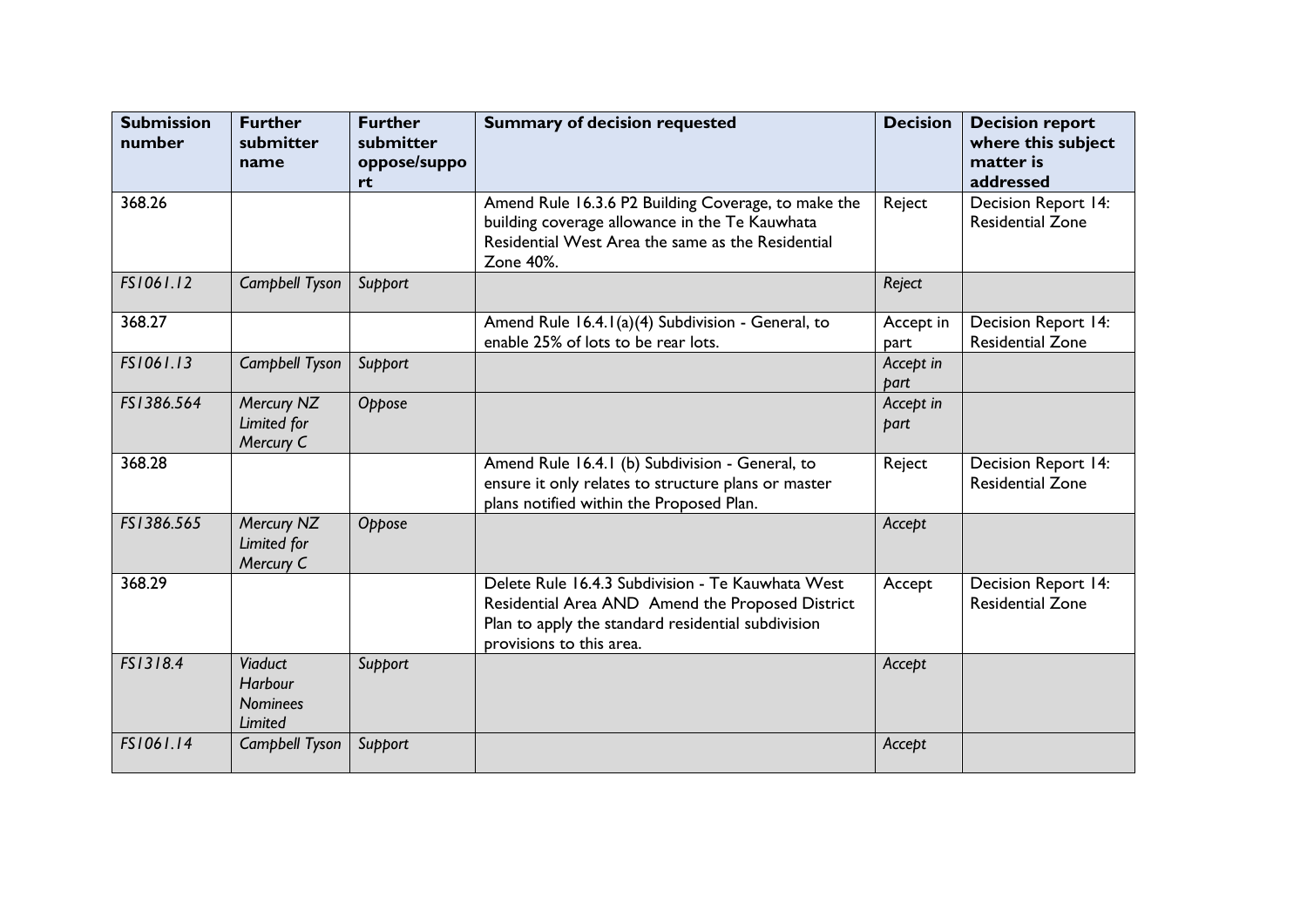| <b>Submission</b><br>number | <b>Further</b><br>submitter<br>name    | <b>Further</b><br>submitter<br>oppose/suppo<br>rt | <b>Summary of decision requested</b>                                                                                                                                                                                                                                                                                                  | <b>Decision</b> | <b>Decision report</b><br>where this subject<br>matter is<br>addressed |
|-----------------------------|----------------------------------------|---------------------------------------------------|---------------------------------------------------------------------------------------------------------------------------------------------------------------------------------------------------------------------------------------------------------------------------------------------------------------------------------------|-----------------|------------------------------------------------------------------------|
| FS1386.566                  | Mercury NZ<br>Limited for<br>Mercury C | Oppose                                            |                                                                                                                                                                                                                                                                                                                                       | Reject          |                                                                        |
| 368.30                      |                                        |                                                   | Retain Rule 16.4.4 A Multi-Unit development, except<br>for the amendments sought below AND Amend rules<br>for multi unit development to enable them in all<br>residential areas of the District where connection is<br>available, or will be available to reticulated services.                                                       | Reject          | <b>Decision Report 14:</b><br><b>Residential Zone</b>                  |
| 368.31                      |                                        |                                                   | Amend the reference in Rule 16.4.4(b)(viii) Multi Unit<br>development, to structure and master planning to<br>clarify that it only refers to structure or master plans<br>that are contained within the notified version of the<br>Proposed Plan.                                                                                     | Reject          | Decision Report 14:<br><b>Residential Zone</b>                         |
| FS1386.567                  | Mercury NZ<br>Limited for<br>Mercury C | Oppose                                            |                                                                                                                                                                                                                                                                                                                                       | Accept          |                                                                        |
| 368.32                      |                                        |                                                   | Amend Rule 16.4.13 Subdivision creating reserves, and<br>the associated matters that Council has restricted its<br>discretion to with regard to structure and master<br>planning to clarify that these references only relate to<br>structure or master plans that are contained within the<br>notified version of the Proposed Plan. | Reject          | Decision Report 14:<br><b>Residential Zone</b>                         |
| 368.33                      |                                        |                                                   | Amend Section 3 of Appendix 3.1 Residential<br>Subdivision Guidelines, to limit the consideration of<br>the "site and contextual analysis" to how the<br>subdivision/development will integrate with the<br>immediately surrounding existing and/or proposed<br>development.                                                          | Reject          | Decision Report 32:<br><b>Miscellaneous Matters</b>                    |
| FS1386.568                  | Mercury NZ<br>Limited for<br>Mercury C | Oppose                                            |                                                                                                                                                                                                                                                                                                                                       | Accept          |                                                                        |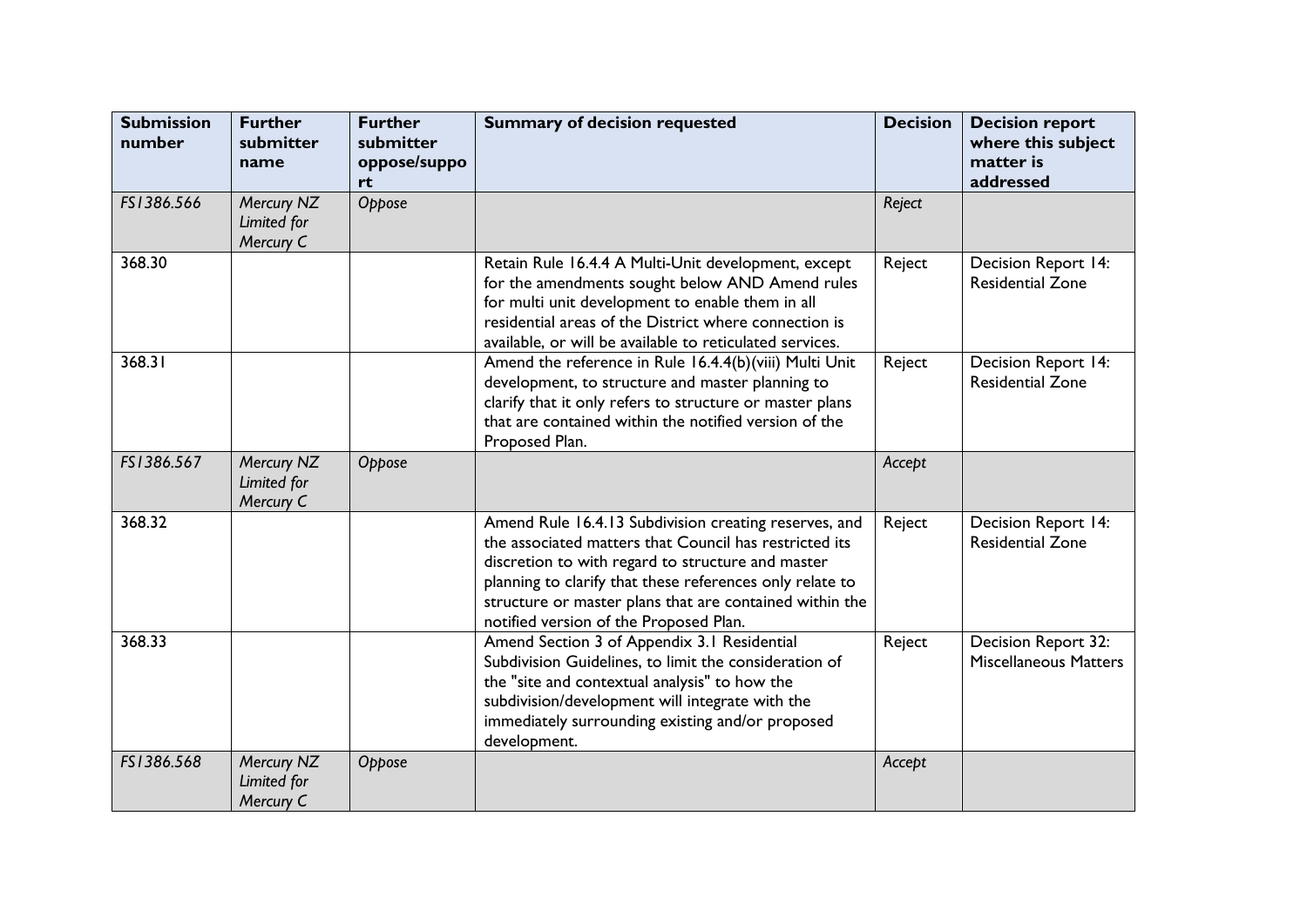| <b>Submission</b><br>number | <b>Further</b><br>submitter<br>name    | <b>Further</b><br>submitter<br>oppose/suppo<br>rt | <b>Summary of decision requested</b>                                                                                                                          | <b>Decision</b>   | <b>Decision report</b><br>where this subject<br>matter is<br>addressed |
|-----------------------------|----------------------------------------|---------------------------------------------------|---------------------------------------------------------------------------------------------------------------------------------------------------------------|-------------------|------------------------------------------------------------------------|
| 368.34                      |                                        |                                                   | Amend the Zoning of the property at 24 Wayside<br>Road Te Kauwhata from Te Kauwhata West<br>Residential Zone to Residential Zone.                             | Accept            | <b>Decision Report 28E:</b><br>Zoning - Te Kauwhata                    |
| FS1061.15                   | Campbell Tyson                         | Support                                           |                                                                                                                                                               | Accept            |                                                                        |
| FS1386.569                  | Mercury NZ<br>Limited for<br>Mercury C | Oppose                                            |                                                                                                                                                               | Reject            |                                                                        |
| 368.35                      |                                        |                                                   | Retain the extent of reserve proposed near 24<br>Wayside Road, Te Kauwhata.                                                                                   | Reject            | <b>Decision Report 28E:</b><br>Zoning - Te Kauwhata                    |
| 368.36                      |                                        |                                                   | Delete the Walkway/Cycleway on the Planning Maps<br>located on near 24 Wayside Road, Te Kauwhata.                                                             | Accept            | Decision Report 13:<br>Infrastructure                                  |
| FS1061.16                   | Campbell Tyson                         | Support                                           |                                                                                                                                                               | Accept            |                                                                        |
| 368.37                      |                                        |                                                   | Retain the indicative roading pattern, for 24 Wayside<br>Road, Te Kauwhata AND Delete the proposed<br>connection shown to 62 D Wayside Road<br>(CTSA62B/833). | Accept            | Decision Report 13:<br>Infrastructure                                  |
| FS1061.17                   | Campbell Tyson                         |                                                   |                                                                                                                                                               | Accept            |                                                                        |
| 368.38                      |                                        |                                                   | Amend the Objectives and Policies to promote the<br>efficient development of Residential Zoned land for<br>that purpose.                                      | Accept in<br>part | Decision Report 14:<br><b>Residential Zone</b>                         |
| 368.39                      |                                        |                                                   | Delete Policy 4.7.2 (a)(iii) Subdivision location and<br>design.                                                                                              | Reject            | Decision Report 32:<br><b>Miscellaneous Matters</b>                    |
| FS1386.570                  | Mercury NZ<br>Limited for<br>Mercury C | Oppose                                            |                                                                                                                                                               | Accept            |                                                                        |
| 368.40                      |                                        |                                                   | Delete Policy 4.7.2 (a)(vii) Subdivision location and<br>design.                                                                                              | Reject            | Decision Report 32:<br><b>Miscellaneous Matters</b>                    |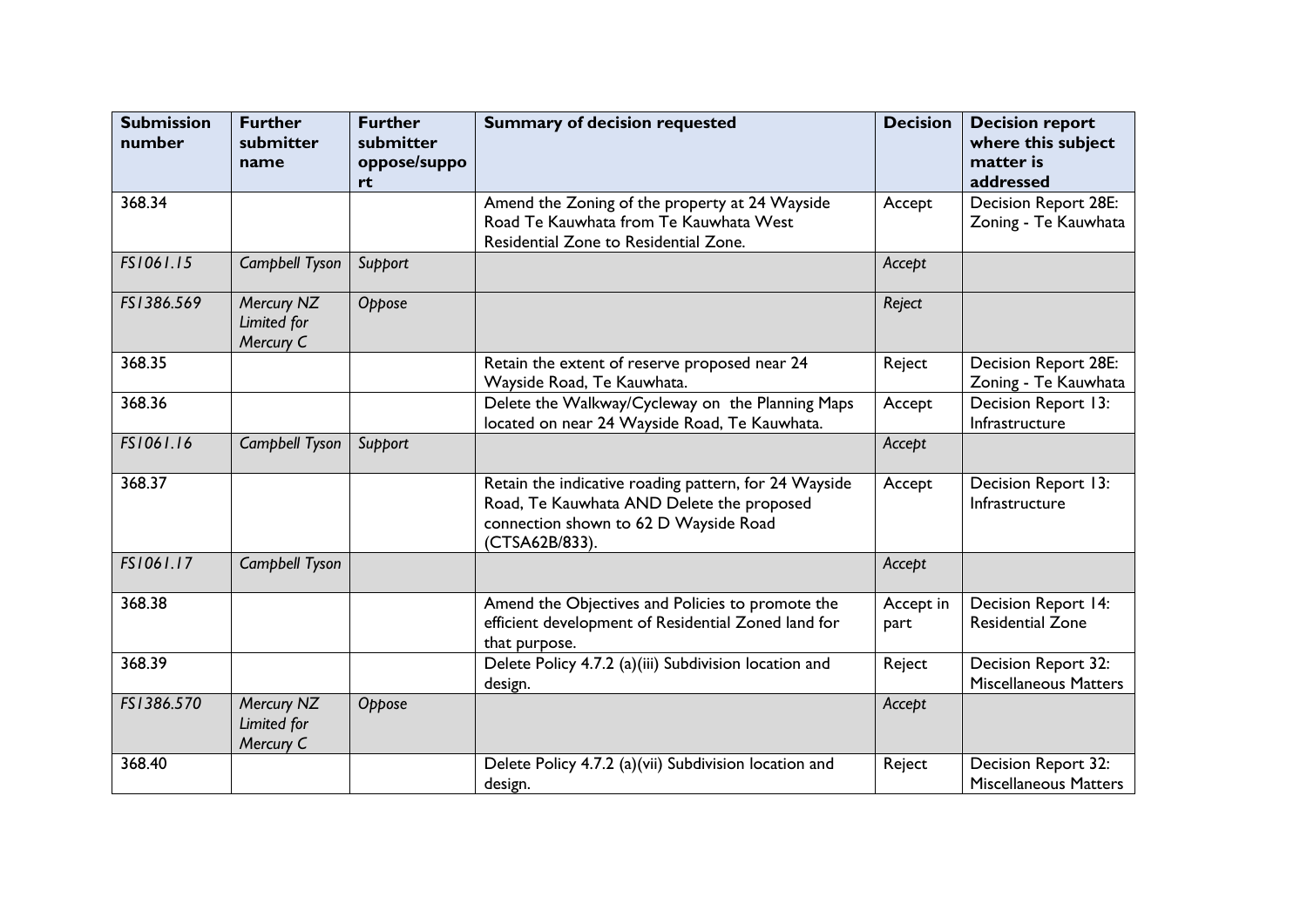| <b>Submission</b><br>number | <b>Further</b><br>submitter<br>name       | <b>Further</b><br>submitter<br>oppose/suppo<br>rt | <b>Summary of decision requested</b>                                                                                                                                                                                                                                                                                                                                                                                                                            | <b>Decision</b>   | <b>Decision report</b><br>where this subject<br>matter is<br>addressed |
|-----------------------------|-------------------------------------------|---------------------------------------------------|-----------------------------------------------------------------------------------------------------------------------------------------------------------------------------------------------------------------------------------------------------------------------------------------------------------------------------------------------------------------------------------------------------------------------------------------------------------------|-------------------|------------------------------------------------------------------------|
| FS1061.18                   | Campbell Tyson                            | Support                                           |                                                                                                                                                                                                                                                                                                                                                                                                                                                                 | Reject            |                                                                        |
| FS1308.21                   | The Surveying<br>Company                  | Support                                           |                                                                                                                                                                                                                                                                                                                                                                                                                                                                 | Reject            |                                                                        |
| FS1377.71                   | <b>Havelock</b><br><b>Village Limited</b> | Support                                           | Support in part.                                                                                                                                                                                                                                                                                                                                                                                                                                                | Reject            |                                                                        |
| 368.41                      |                                           |                                                   | Amend Policy 4.7.13 (b) Residential zone Te Kauwhata<br>Ecological and West Residential Areas, as follows:<br>(b) Subdivision is designed and located in the Te Kauwhata<br>West Residential Area to achieve the minimum lot size.<br>and recognise the views of natural features and landscapes.<br>OR Delete Policy 4.7.13 - Residential Zone - Te<br>Kauwhata Ecological and West Residential Areas and<br>rely on the standard Residential Zone provisions. | Reject            | Decision Report 32:<br><b>Miscellaneous Matters</b>                    |
| FS1061.19                   | Campbell Tyson                            | Support                                           |                                                                                                                                                                                                                                                                                                                                                                                                                                                                 | Reject            |                                                                        |
| FS1386.571                  | Mercury NZ<br>Limited for<br>Mercury C    | Oppose                                            |                                                                                                                                                                                                                                                                                                                                                                                                                                                                 | Accept            |                                                                        |
| 368.42                      |                                           |                                                   | Amend Policy 4.7.14 Structure and Master Planning to<br>clarify that it only refers to structure or master plans<br>that are contained within the notified version of the<br>Proposed Plan.                                                                                                                                                                                                                                                                     | Accept            | Decision Report 32:<br><b>Miscellaneous Matters</b>                    |
| FS1386.572                  | Mercury NZ<br>Limited for<br>Mercury C    | Oppose                                            |                                                                                                                                                                                                                                                                                                                                                                                                                                                                 | Reject            |                                                                        |
| 368.43                      |                                           |                                                   | Retain Chapter 6.4 - Objectives and Policies, as<br>notified.                                                                                                                                                                                                                                                                                                                                                                                                   | Accept in<br>part | Decision Report 13:<br>Infrastructure                                  |
| FS1176.53                   | Watercare<br>Services Ltd                 | Support                                           |                                                                                                                                                                                                                                                                                                                                                                                                                                                                 | Accept in<br>part |                                                                        |